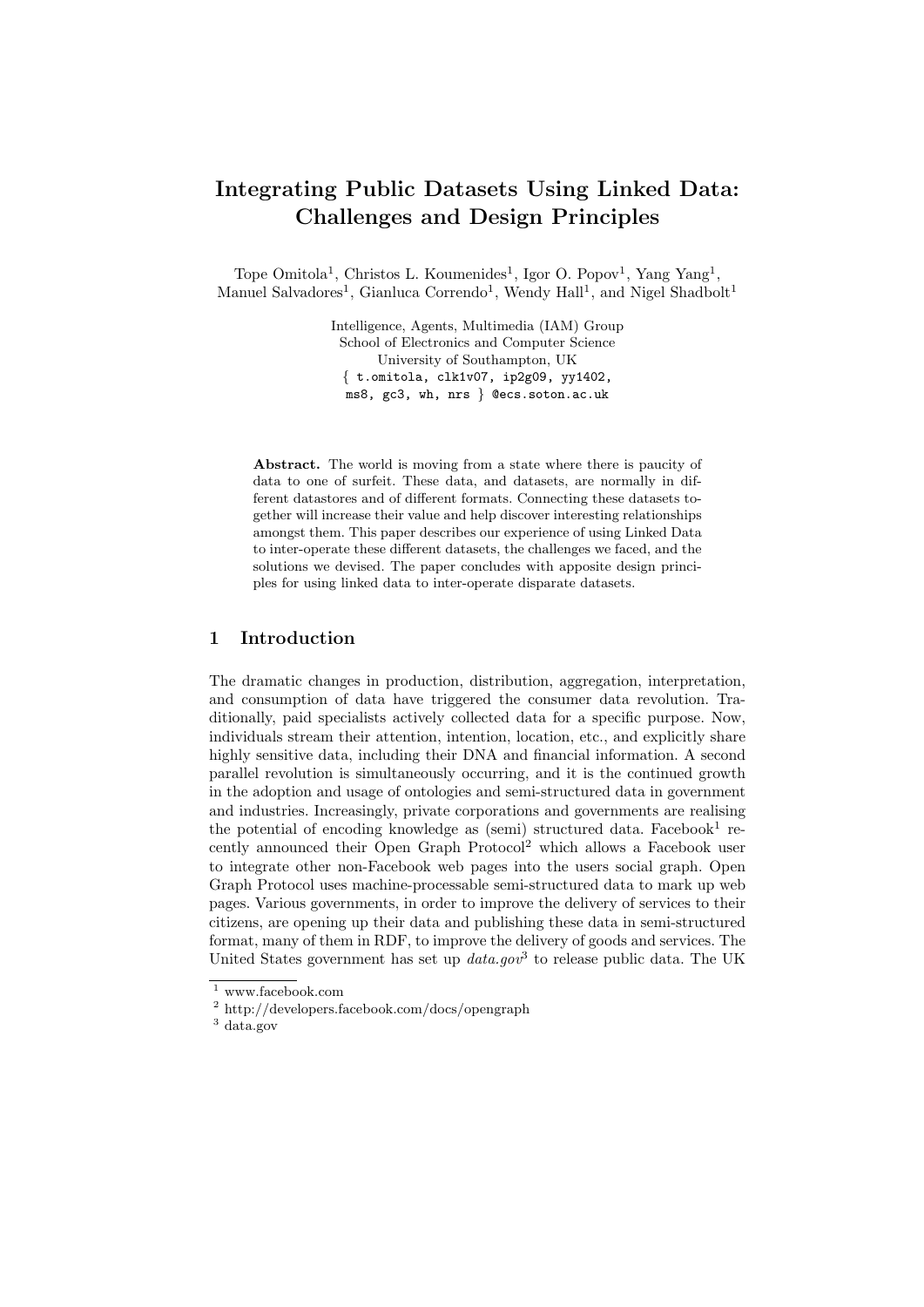Government, keen to unlock the benefits of economic and social gain of public sector information (PSI) reuse, has set up *data.gov.uk*.

With these datasets in different knowledge bases and data stores, the biggest challenges and opportunities lie in connecting these disparate datasets to create new sets for analysis, and to discover interesting patterns and relationships. Data integration has been a problem since databases have existed, but the amount of potentially relevant data available to a researcher or a curious individual is now thousands of times larger - the problem has moved from enterprise to the mainstream.

In this paper, we describe an implementation of using open geographical data as a core set of "join point"(s) to integrate, and inter-operate between, different public datasets. We describe the challenges faced during the implementation, which include, sourcing the datasets, publishing them as linked data, and normalising these linked data in terms of finding the appropriate join points from the individual datasets, as well as developing the client application used for data consumption. We describe the design decisions and our solutions to these challenges. We conclude by drawing some general principles from this work.

# 2 Application Case Study

#### 2.1 Introduction

We investigated the use of disparate sets of data in an effort to better understand the challenges of their integration using Semantic Web approaches. Part of this investigation involved ascertaining the datasets that were available, their formats, and converting them into (re)usable formats, asking our questions, and also linking our data back into the linked data cloud<sup>4</sup>. The issue we started with was how to deal with linked data that are centred around the democratic system of political representation in the United Kingdom. We noticed that a lot of UK governmental data are already referenced by geography. The Ordnance Survey has produced a number of ontologies and an RDF data set that represents the key administrative entities in the UK [3]. The questions we asked were what kinds of problems will be encountered from developing a service that uses an administrative entity, i.e. geography data, linked with other data, such as criminal statistics data, the Members of Parliament of these entities (their data), the mortality rates of these entities, and the National Health Service (NHS) hospital waiting times.

#### 2.2 Design Decisions

1. Sourcing the datasets. Since many of the datasets of interest were not yet in linked data format, we could not take advantage of the automatic resource discovery process as enunciated in [10]. We sourced the data by going to the relevant department of government websites. Some datasets were in PDF

<sup>4</sup> http://linkeddata.org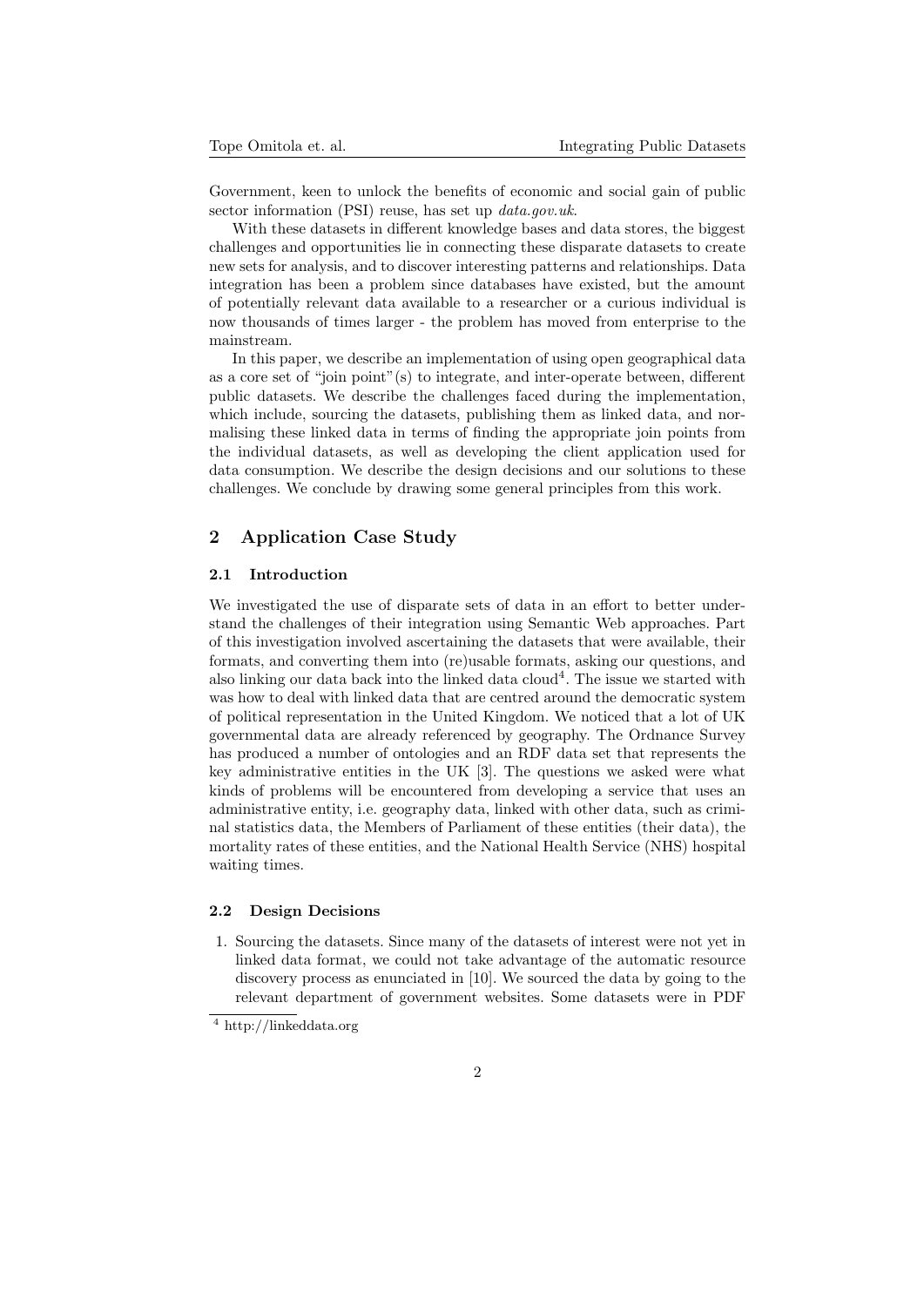and HTML formats, while some were in XLS formats. For reasons of data fidelity, ability to source from a wider range of public sector domains, and to have increased value that comes from many information linkages, we chose the ones in XLS formats. In future, we do expect many of these datasets to be sourced via the U.K. government's public datastore5. This should aid the discovery process of consuming (linked) data.

- 2. Selection of RDF as the normal form: We decided to use RDF as the normal form for the datasets. RDF offers many advantages, such as provision of an extensible schema, self-describing data, de-referenceable URIs, and, as RDF links are typed, safe merging (linking) of different datasets. We chose the RDF/Turtle representation of RDF triples for its compactness and clarity.
- 3. We chose a central 4store [4] system to store and manage our RDF triples. 4store provides a robust, scalable, and secure platform to manage RDF triples $^6$ .
- 4. Modelling multidimensional data. The real world is complex, multidimensional (of space and time) and multivariate, and so are our chosen datasets. They contain dimensions such as time, geographical regions, employment organisations, etc. To model this multi-dimensionality, we chose SCOVO[5]. SCOVO is an expressive modelling framework for representing complex statistics.
- 5. Many of the datasets we used have notions of geography or region. To join them together, we used geographical location data as the set of "join point"(s). We chose to use the Ordnance Survey's geographical datasets [3] as our set of join points. The Ordnance Survey datasets are relatively stable and fairly authoritative.
- 6. Although our datasets had concepts of geography, the names given to particular geographical regions differ. As many of these regions refer to the same geographical boundaries, we used owl:sameAs to assert equivalences between them.
- 7. Consumption of data. We used  $Exhibit^7$  to develop the client application. Exhibit allows quick development of Web sites that support various datacentric interactions such as faceted browsing and various representation formats over data such as tables, timelines, thumbnail views, etc.

## 3 Public Sector DataSets - Publication and Consumption

#### 3.1 Datasets

We used five major datasets. Table 1 lists the data sets used, their formats, and a brief description of the data. They include datasets of Members of Parliament (MPs), Lords, their corresponding constituencies and counties, relevant websites,

<sup>5</sup> http://data.hmg.gov.uk/about

<sup>6</sup> As of 2009-10-21 it's running with 15B triples in a production cluster to power the DataPatrol application(*http://esw.w3.org/topic/LargeTripleStores*)

 $^7$ http://simile.mit.edu/wiki/Exhibit/API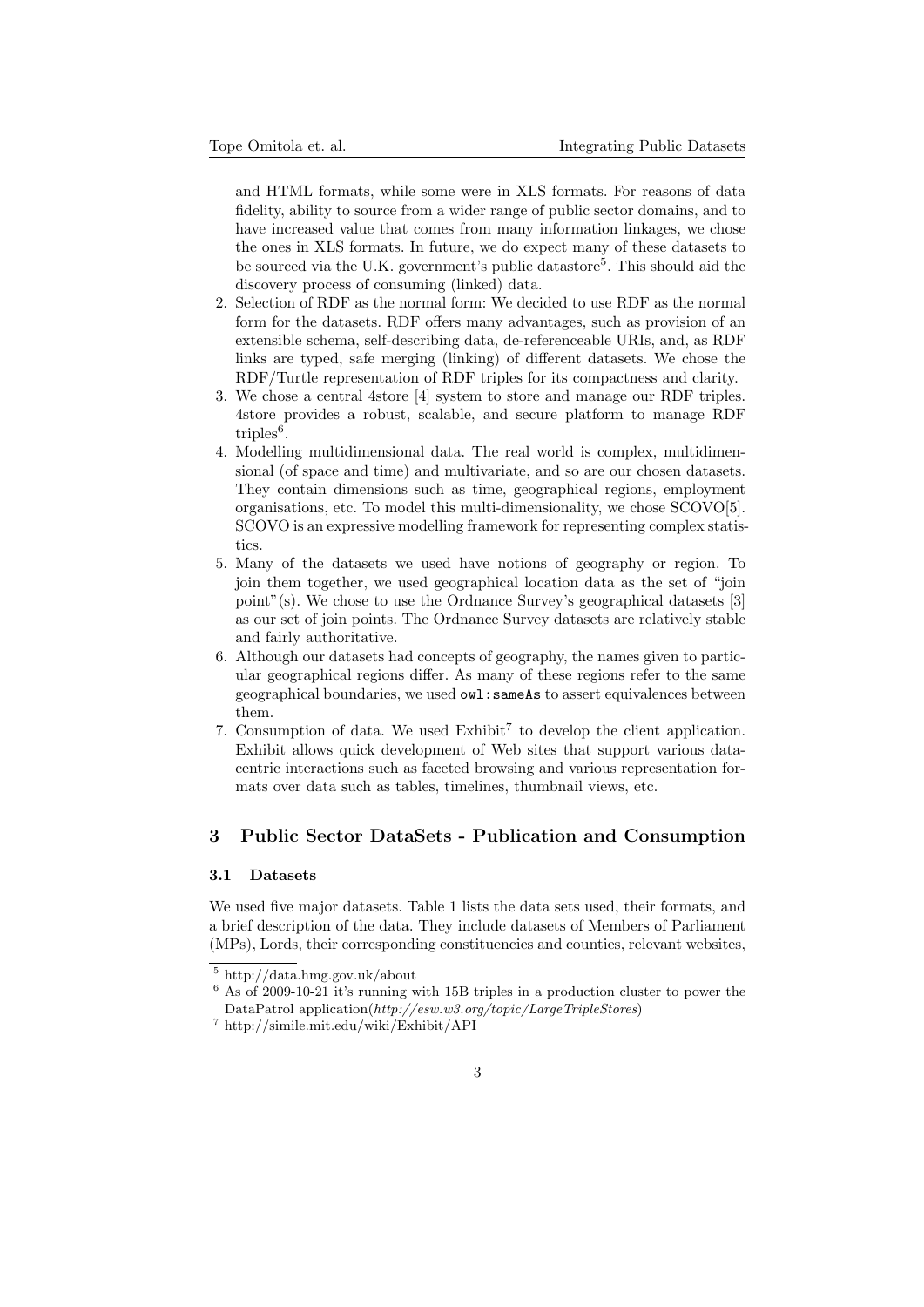MPs' expenses and votes, and statistical records about crime, hospital waiting time, and mortality rates.

| Data Source         | Format      | <b>Dataset</b>                                                                     |
|---------------------|-------------|------------------------------------------------------------------------------------|
|                     |             |                                                                                    |
| Publicwhip.org.uk   | <b>HTML</b> | MP Votes Records, Divisions, Policies                                              |
| Theyworkforyou.com  | XML Dump    | Parliament, Parliament expenses                                                    |
| Homeoffice.gov.uk   |             | Excel Spreadsheet Recorded crime<br>Wales<br>(English and                          |
|                     |             | 2008/09                                                                            |
| Statistics.gov.uk   |             | Excel Spreadsheet Hospital Waiting List Statistics (English                        |
|                     |             | 2008/09                                                                            |
|                     |             | Performance.doh.gov.uk Excel Spreadsheet Standardised mortality ratios by sex (En- |
|                     |             | glish and Wales 2008)                                                              |
| Ordancesurvey.co.uk | Linked Data | National mapping agency, providing the                                             |
|                     |             | most accurate and up-to-date geographic                                            |
|                     |             | data                                                                               |

Table 1. Targeted Government data sources, formats, and description of dataset.

#### 3.2 Modelling the datasets

Most of our vocabularies come from Friend-of-a-Friend (FOAF)<sup>8</sup>, Dublin Core  $(DC)^9$ , and SCOVO, thereby following the advice given in [9] to re-use terms from well-known vocabularies.

*Modelling the Hospital Waiting List.* Each row, of this dataset<sup>10</sup>, consisted of data for each health care provider, or a National Health Service (NHS) Hospital Trust, in England and Wales. The columns consisted of various data that were of no interest to us. One of the columns, "Patients waiting for admission by weeks waiting", was made up of several columns which had data for patients waiting for hospital operations, and each of these columns was divided into weekly waiting times, from those waiting between 0 and 1 week, continuing to those waiting for more than thirty weeks. We modelled the data as follows. The time period, 2008/09, the NHS Hospital Trust (e.g. South Tyneside NHS Foundation Trust), and the waiting periods are scovo:Dimension(s). The value for patients that had been waiting for hospital operation from between zero to one week at South Tyneside NHS Foundation Trust is modelled as:

```
:A_RE9 rdf:type waitt:OrgName; dc:title "RE9";
rdfs:label "South Tyneside NHS Foundation Trust";
statistics:SHA "Q30"; statistics:org_code "RE9".
```
<sup>8</sup> http://xmlns.com/foaf/spec/

<sup>9</sup> http://dublincore.org/documents/dcmes-xml/

<sup>10</sup> http://www.performance.doh.gov.uk/waitingtimes/index.htm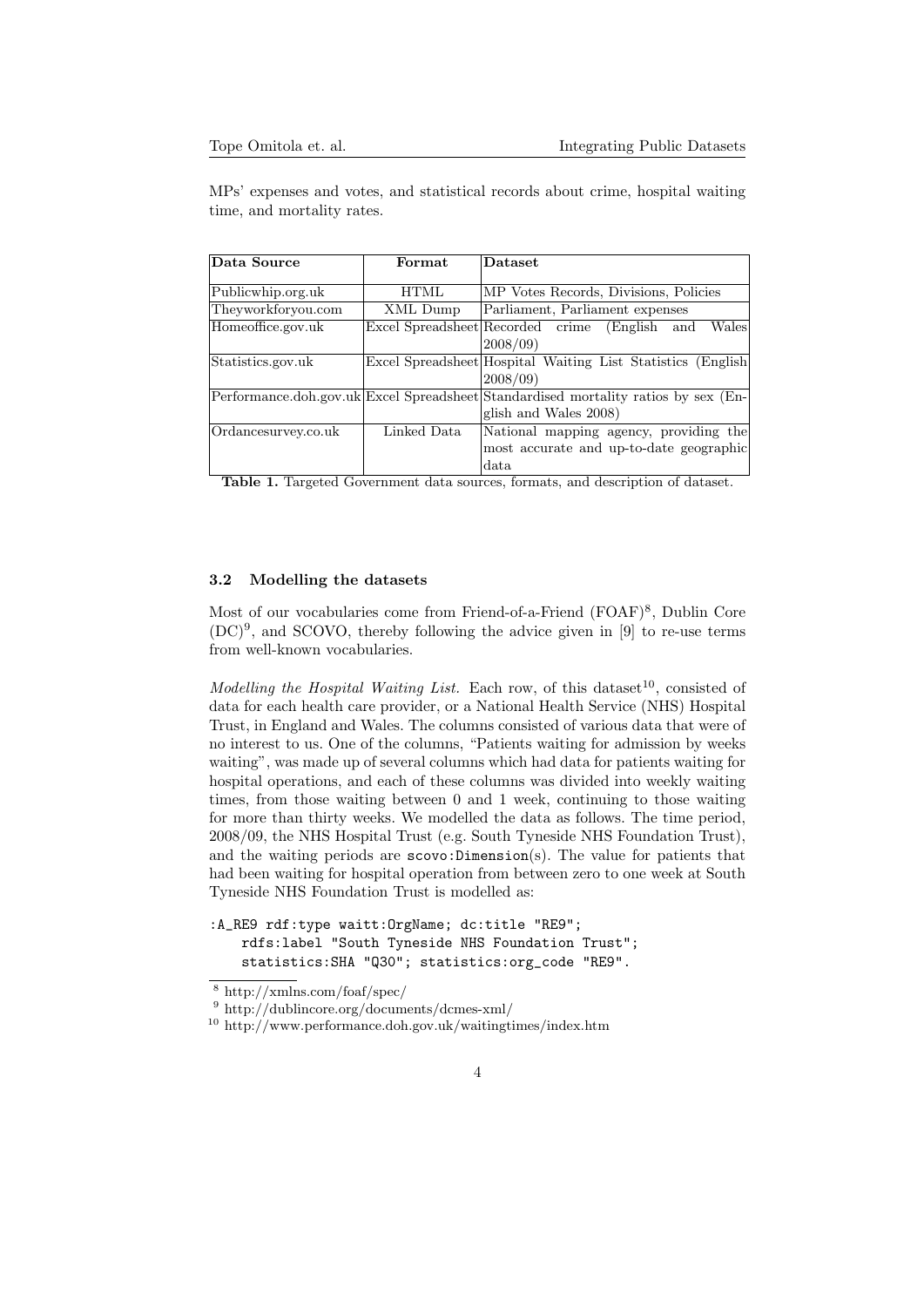```
:ds1_1_2 rdf:type scovo:Item; rdf:value 185;
scovo:dataset :ds1; scovo:dimension :w0to01week;
scovo:dimension :A_RE9; scovo:dimension :TP2008_09.
```
*Modelling the UK Parliament.* The datasets of information for MPs, Lords, constituencies, counties, MPs' expenses and votes were downloaded from the Parliament Parser<sup>11</sup>. Most of these were raw XML files. The Parliament Parser provides structured versions of publicly available data from the UK parliament. Members of parliament and lords were modelled as foaf:person(s) with parliament identities corresponding to their roles in the Parliament at different time periods. Constituencies and counties were embodied as dc:jurisdiction(s) and linked to their corresponding MP and Lord identities via the dc:coverage property. Political parties and the Houses themselves were in turn modelled as  $f \circ af: group(s)$ , while MPs expenses and votes were modelled using the SCOVO ontology.

#### 3.3 Converting Datasets to RDF

Most of our data were in spreadsheet or comma-separated-values (csv) formats. There are inherent problems with re-using data published in spreadsheet format. These include:

- 1. little or no explicit semantic description, or schema, of the data. An example of this can be seen from the Hospital Waiting List where there were codes given names such as "SHA Code", and "Org Code", without explanation of their relationships with the rest of the data in the spreadsheet.
- 2. more difficult to integrate, or link, data from disparate data sources. An example of this can be seen from the Home Office data where each area's value for a crime was given. It will be good to know how this data was arrived, and linking it with the data sources from whence they come would have been useful (e.g. for provenance and validation).

We developed a number of scripts to automatically convert the spreadsheets' data, and used the Jena Semantic Web Framework<sup>12</sup> to convert the Parliament data, into RDF triples. These triples were stored in our local 4store system.

#### 3.4 Alignment of the Datasets

The process of aligning the datasets relied on the correct identification of  $\texttt{owl:sameAs}$ relations between the geographic concepts of the datasets and the corresponding relevant entities in the Ordnance Survey Administrative Geography (OS Admin Geo). The relevant entities here were constituencies data from the Ordnance Survey (OS).

 $^{\rm 11}$ http://ukparse.kforge.net/parlparse/

<sup>12</sup> http://jena.sourceforge.net/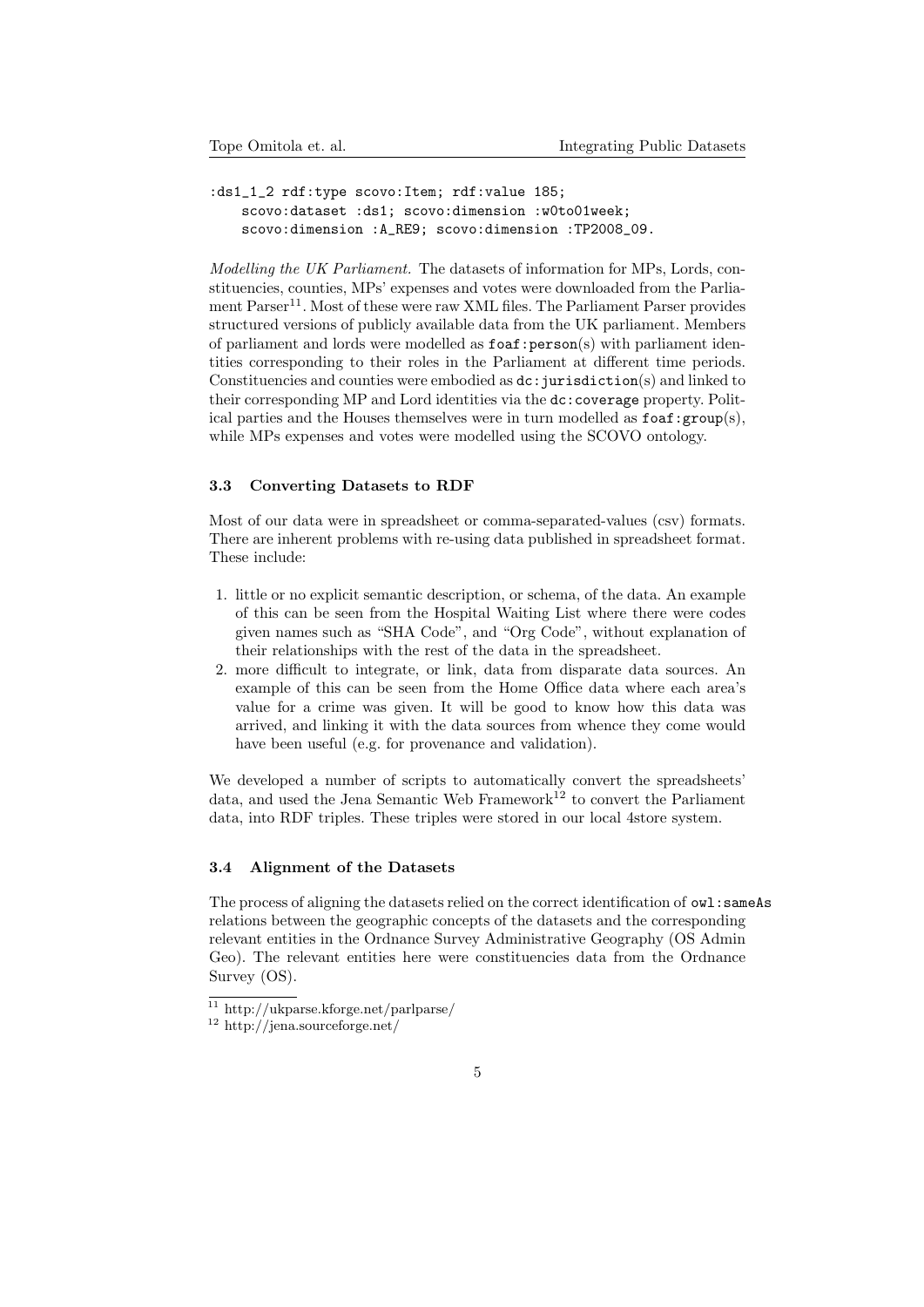*Aligning the Hospital Waiting List* The geographical entity here was the full name of each NHS Trust in England and Wales, e.g. "South Tyneside NHS Foundation Trust". We employed the Google Maps API<sup>13</sup> to get the locations of these NHS Trusts. The Google Maps API returned for each geographical entity, with increasing precision, the Administrative Area, Sub Administrative Area, Locality, as well as their lat/long coordinates. We then manually queried the OS, using string matching, for the constituency names of this entity. In case the string matching operation failed, we queried TheyWorkForYou API, for the constituencies, giving it the lat/long values.

*Aligning the UK Parliament Data* In the United Kingdom, boundaries of constituencies and constituency names change every few years. This affected the precise alignment of the data from the Parliament Parser and the OS Admin Geo. The Parliament Parser solves the problem of constituencies changes by assigning a new identifier to  $it^{14}$ . The Ordnance Survey, however, only defines constituencies according to their latest classification by the UK Parliament. Therefore, only a partial alignment of these two datasets was possible.

#### 3.5 Linked Data Consumption

The application scenario we envisaged is as follows: a user wants to find out some information about their geographical region - political, social etc. They have no knowledge, however, of the kind of data they might find nor are they knowledgeable in all the various geographical entities their place of residence is part of. The application acts as an aggregator of information based on the user's postal code, which they input at the start of the application. The application then tries to generate views of data from different topics along with widgets that allow the user to further explore the data retrieved.

In the application<sup>15</sup>, the geographical region acts as the context for the displayed data, and is the central point from which the application follows links to find the data to display. For example, the application starts off showing political information, such as the political representatives for that area. Since in our data the constituency is the lowest geographic entity in the hierarchy, it starts by showing the political representation for that constituency. The interface shows the different MPs that have served or are in office for that constituency, plots a timeline view of their terms in office, and shows data about their voting records (Figure 1), and expenses. Additionally, the application generates facets for the user to quickly filter through the information. To keep the load of information low and present relevant information, we restrict the application to presenting data for MPs for the last two decades. We note that the application accounts

<sup>13</sup> http://code.google.com/apis/maps/

<sup>&</sup>lt;sup>14</sup> "Unique identifiers and alternative names for UK parliamentary constituencies. A constituency is given a new id whenever its boundaries change." [see http://ukparse.kforge.net/svn/parlparse/members/constituencies.xml]

<sup>15</sup> The application is at *http://psiusecase.enakting.org/*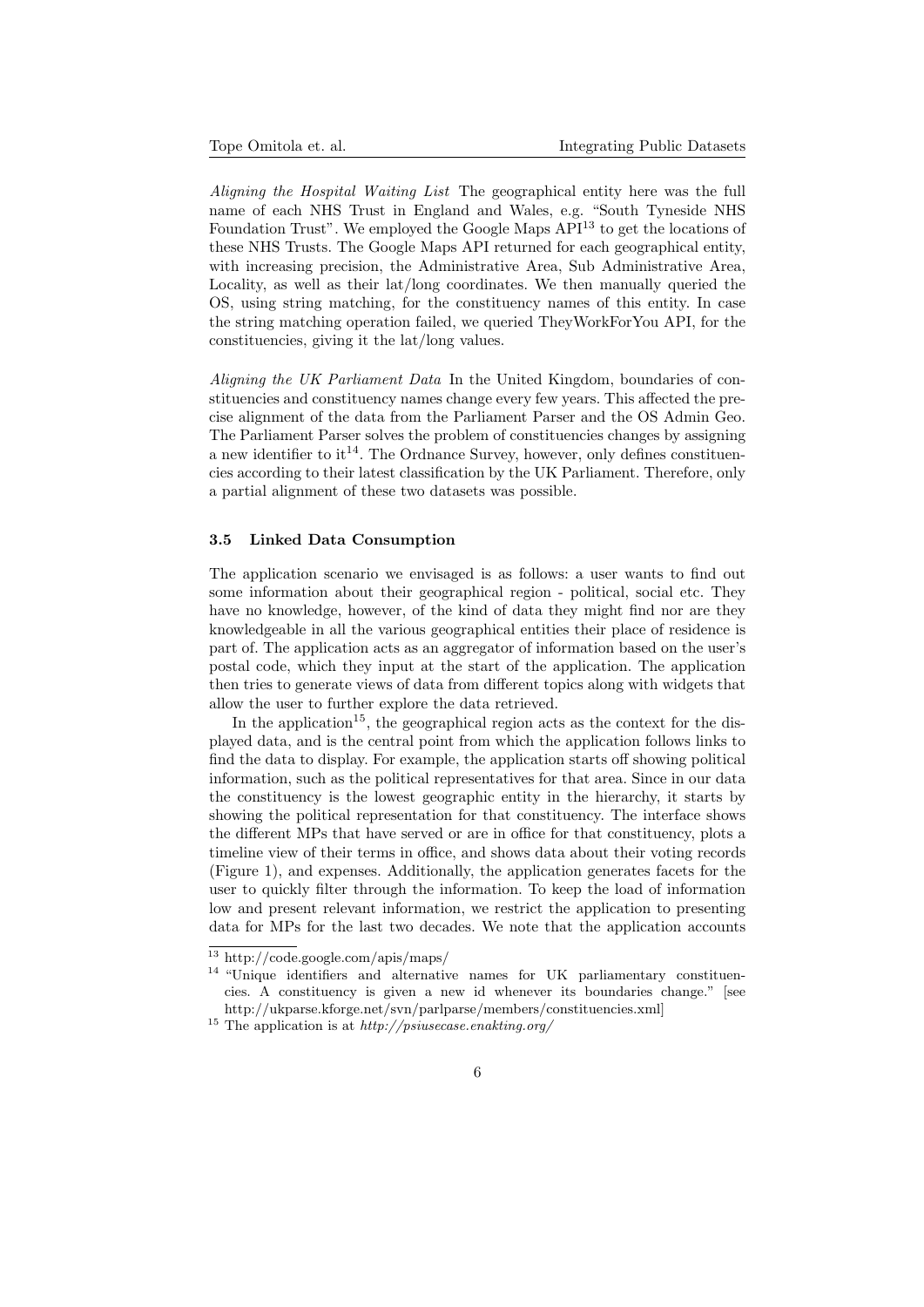for any temporal inconsistencies by matching the time periods between these aggregated data, as there are cases where a certain MP had served in two different constituencies and data on their expenses are available only for one of those terms. In such cases information is restricted only to that which applied for the period they are in office for the constituency currently under view. Going up the hierarchy, at each level the application tries to find data about different topics. For example, it finds the county which contains the constituency and tries to retrieve crime data for that county. If it finds data, it displays them.

| <b>Voting record</b>       |                                                                                                   |                                         |                              |  |  |
|----------------------------|---------------------------------------------------------------------------------------------------|-----------------------------------------|------------------------------|--|--|
| Legislation supported      |                                                                                                   |                                         |                              |  |  |
| <b>Member of Parlament</b> | Voted in favor                                                                                    |                                         |                              |  |  |
| David Kidney<br>99         | $107$ Items                                                                                       |                                         |                              |  |  |
| 10 William Cash            |                                                                                                   |                                         |                              |  |  |
|                            | <b>Division</b>                                                                                   | ▼<br><b>MP</b>                          | <b>Time</b>                  |  |  |
|                            | <b>Finance Bill</b>                                                                               | David Kidney and<br><b>William Cash</b> | 2001-04-09 and<br>1997-07-28 |  |  |
|                            | Referendums (Scotland and Wales) Bill                                                             | <b>William Cash</b>                     | 1997-05-22                   |  |  |
| Year<br>L.<br>1997-05-22   | <b>Student Finance</b>                                                                            | <b>William Cash</b>                     | 1997-11-04                   |  |  |
| 1997-06-05<br>1997-06-17   | European Communities (Amendment) Bill - Meaning of "the Treaties"<br>and "the Community Treaties" | <b>William Cash</b>                     | 1997-12-03                   |  |  |
| 1997-06-25<br>2 1997-07-07 | <b>Education (Schools) Bill</b>                                                                   | <b>William Cash</b>                     | 1997-06-05                   |  |  |
| 2 1997-07-28<br>÷          | Greater London Authority (Referendum) Bill                                                        | David Kidney and<br><b>William Cash</b> | 1997-11-26 and<br>1997-11-10 |  |  |
|                            | Table - Tax credits                                                                               | <b>William Cash</b>                     | 1997-07-29                   |  |  |
|                            | Table                                                                                             | <b>William Cash</b>                     | 1997-07-29                   |  |  |

Fig. 1. Displaying voting record data for selected British Members of Parliament.

# 4 Conclusions and Future Work

In an effort to provide greater transparency amongst public sector departments and to target public services to areas of best need, governments are actively opening up public data. However much of these data are in non-linked formats. The data models are difficult to understand and re-use, and closed to web-scale integration. Publishing these data in linked data format would make it easier for them to be re-useable and interlinked.

In this work, we took data from disparate public data sources converting them into linked data format using geographical data, as the set of "join point" $(s)$ , to compose them together to form a linked integrated view. Several issues and challenges needed to be solved to build an integrated view of these disparate datasets.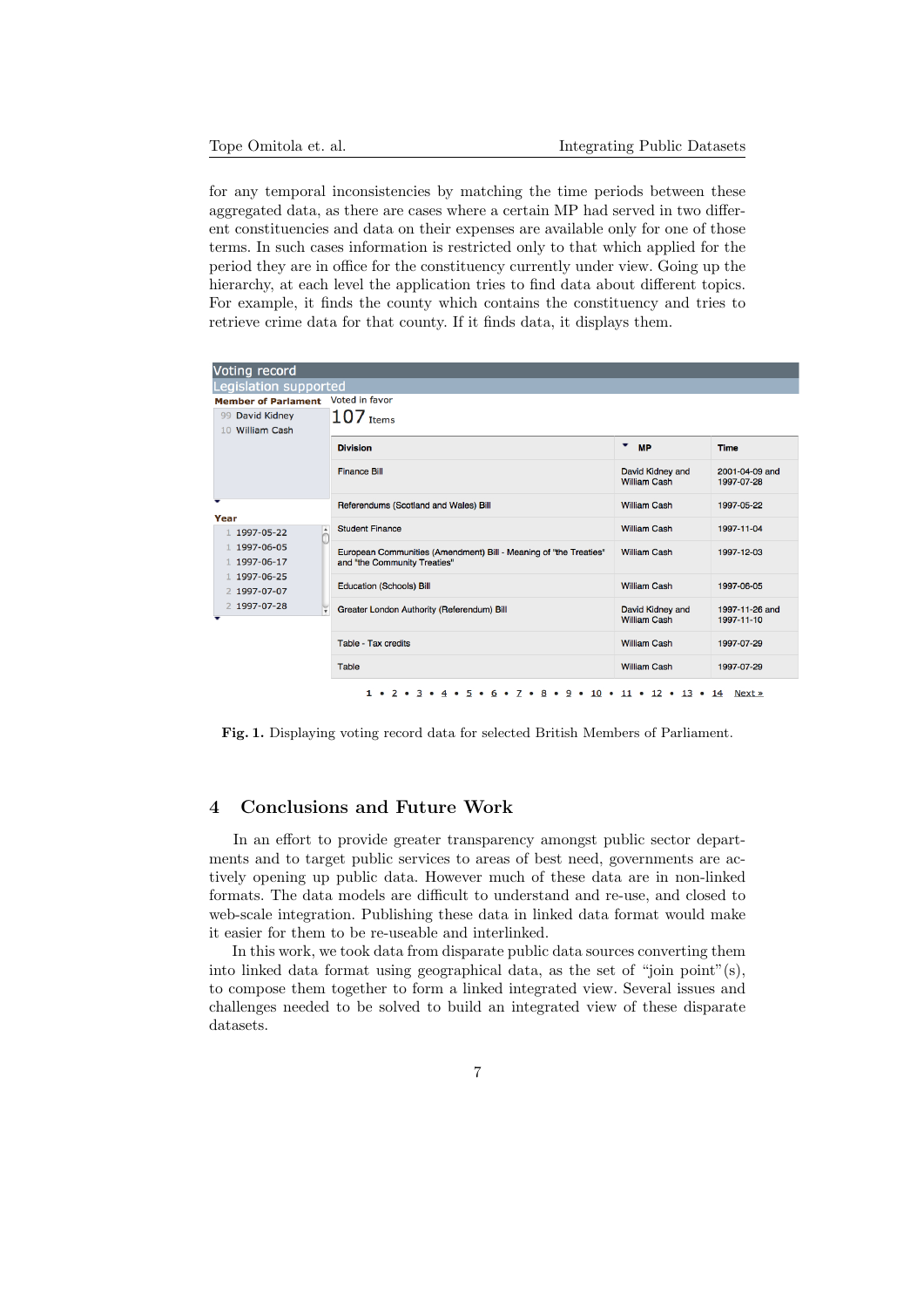#### 4.1 Challenges in Data Publication

- 1. Although there is an increase in the amount of public data being made available, there is still a paucity of data in the right formats. Most data are still in HTML, PDF, and XLS formats, publishing and re-publishing these data in linked form will be very useful,
- 2. Many of these disparate datasets may not cover the same temporal intervals. This may make comparison over time complex. Most of the missing data are likely to be stored in hard-to-reach places in their respective government departments. As more of them are published, future temporal interval misalignments will be mitigated,
- 3. Data/Instance (Ontology) Alignment. Whenever there is more than one way to structure a body of data, there will be data and semantic heterogeneity when they are joined together. Because they are more flexible, semistructured data exacerbates this problem, and as there will be more of them, the linked data cloud will add to this. Various mechanisms have addressed these problems. Semi-automatic mechanisms use an admixture of human and software, e.g. see [12], while fully automated methods, such as [13], aim to discover data and schema overlaps with no human intervention. We did not use any automatic methods in this exercise, and used mainly manual methods. Linking datasets required us to resort to string matching. This method is certainly unscalable to hundreds and thousands of linked datasets that are expected to come on stream in the next few years.

#### 4.2 Challenges in Data Consumption

- 1. One of the biggest challenges we experienced was the low level of interoperability between the user interface (UI) and the underlying data. This meant that data consumption was not direct and needed to be converted and re-modelled in order to be shown in the UI. This conversion, however, was not straightforward as we had to frequently query the store and use a proxy to construct an entirely new data model for the UI. This highlights two important issues pertaining to UI over heterogeneous data:
	- (a) The lack of UIs to quickly browse, search or visualise views on a wide range of differently modelled data, and
	- (b) Suitable tools which allow efficient aggregation and presentation of data to the UI from multiple datasets. The efficient and scalable retrieval of resources is particularly important for UIs which change views and require frequent querying of various datasets. Some approaches to tackling this problem were described in [11].
- 2. In the real world, the data publishers and consumers may be different entities, and this is what we enforced in our case study. Our data consumers had partial knowledge of the domain and found it difficult to understand the domain and the data being modelled. This is best illustrated in the case of the hierarchy of the administrative geography. Some constituencies can be mapped into the administrative region of counties, while some are parts of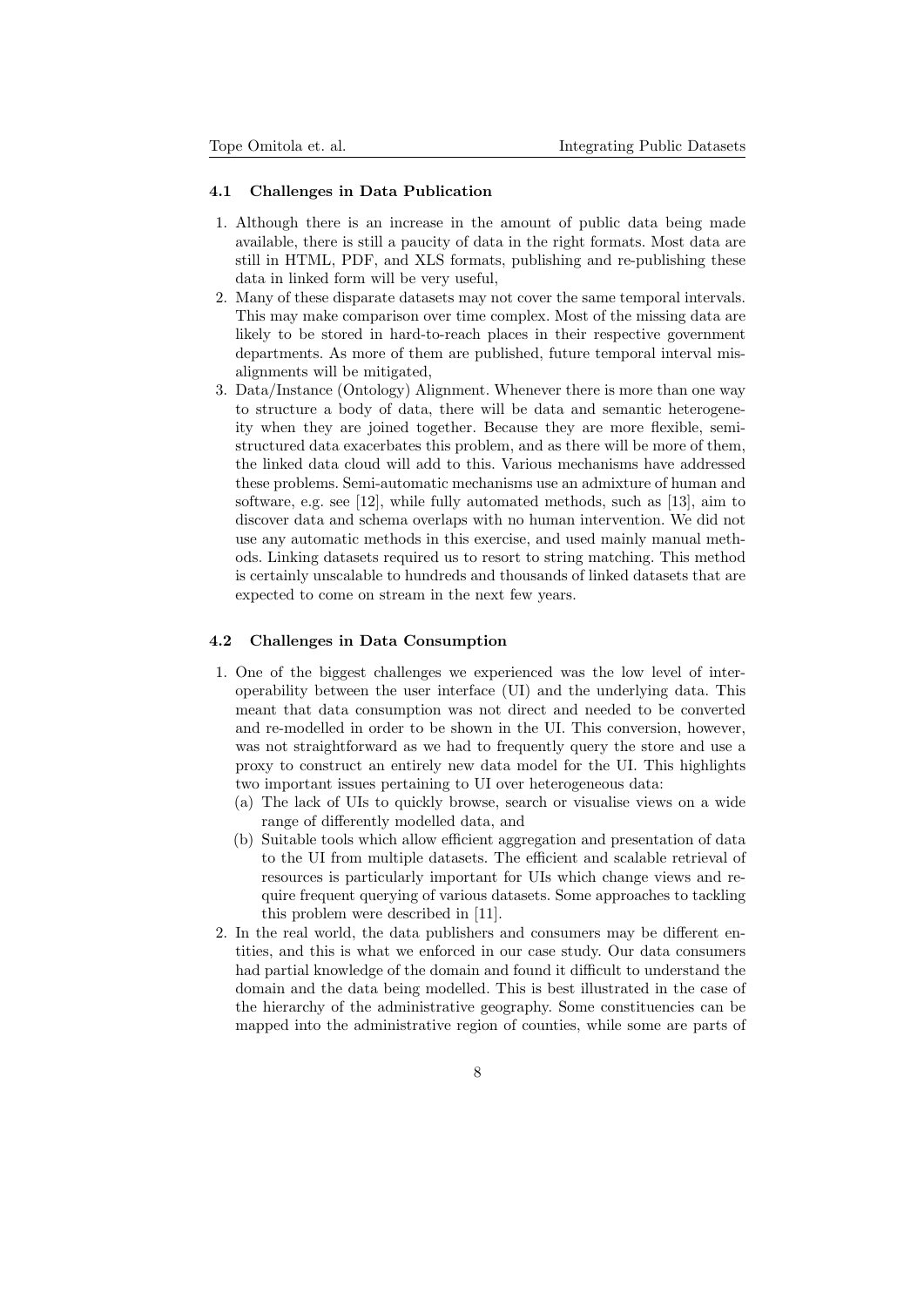counties. Querying or browsing the data did not help in this instance. This points out the need for a mechanism, or a toolset, that helps developers give better description of the domain being modelled,

We have re-published the data we generated into the linked data cloud<sup>16</sup>. Resolving data and schema heterogeneity is a heuristic semi-automatic process. In future work, we aim to explore the application of data mining techniques to reduce the time it takes a human expert to align instances and/or schema. We have built a backlinking service<sup>17</sup> to the Linking Open Data cloud. We aim to further integrate the backlinking service to our datasets. In addition, we aim to provide an efficient scalable user interface able to visualise and search multiple datasets.

## 5 Acknowledgements

This work was supported by the EnAKTing project, funded by EPSRC project number EP/G008493/1. We thank Ian Millard, Hugh Glaser, and John Darlington for their contributions.

#### References

- 1. Tim Berners-Lee and Nigel Shadbolt: *Put in your postcode, out comes the data*. in "The Times" Nov 18, 2009 (Available from: http://www.timesonline.co.uk/tol/comment/columnists/guest contributors/article6920761.ece. Last accessed 13 Dec. 2009)
- 2. Alani Harith, Dupplaw David, Sheridan John, O'Hara Kieron, Darlington John, Shadbolt Nigel, and Tullo Carol: *"Unlocking the Potential of Public Sector Information with Semantic Web Technology"*. pub. Lecture Notes in Computer Science, vol. 4825/2008, 2007
- 3. Ordnance Survey Data: http://data.ordnancesurvey.co.uk/
- 4. S. Harris, N. Lamb, and N. Shadbolt: *4store: The Design and Implementation of a Clustered RDF Store*. In The 5th International Workshop on Scalable Semantic Web Knowledge Base Systems (SSWS2009).
- 5. M. Hausenblas, W. Halb, Y. Raimond, L. Feigenbaum, and D. Ayers: *SCOVO: Using Statistics on the Web of Data*. In European Semantic Web Conference 2009 (ESWC 2009).
- 6. T. Tiropanis, H. Davis, D. Millard, M. Weal, S. White, and G. Wills: *Semantic Technologies for Learning and Teaching in the Web 2.0 era - A survey*. In Web-Sci'09: Society On-Line, 2009.
- 7. G. Kobilarov, T. Scott, Y. Raimond, S. Oliver, C. Sizemore, M. Smethurst, C. Bizer, and R.Lee: *Media Meets Semantic Web - How the BBC Uses DBpedia and Linked Data to Make Connections*. In 6th European Semantic Web Conference, ESWC 2009, pp. 723-737. pub. Springer, 2009.
- 8. O. Hassanzadeh and M. Consens: *Linked Movie Data Base*. In Linked Data on the Web (LDOW2009).

 $^{16}$  mortality.psi.enakting.org, nhs.psi.enakting.org, crime.psi.enakting.org

 $^{\rm 17}$  backlinks.psi.enakting.org